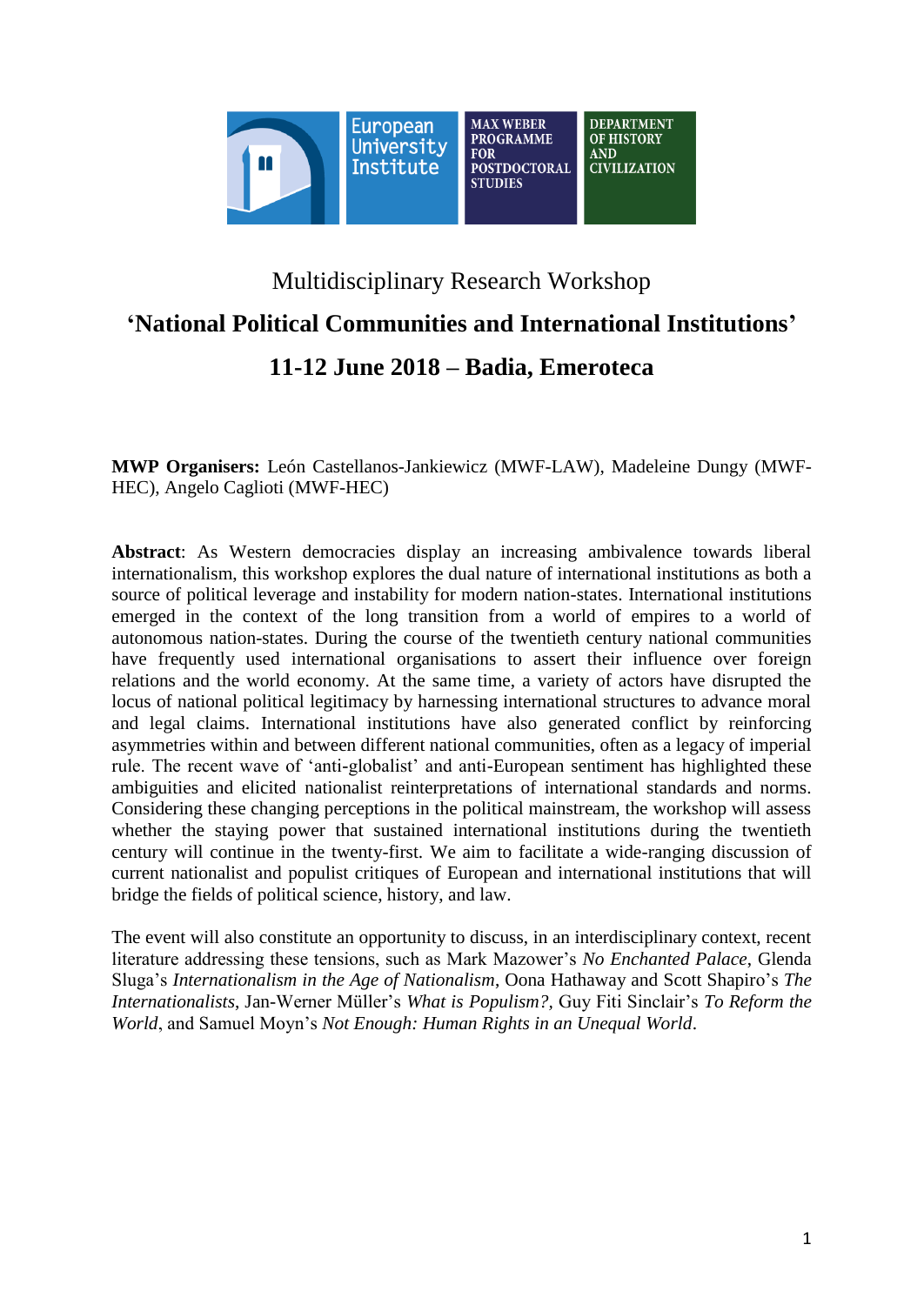### **Programme**

# **June 11th**

# **13:30-14:00**

Coffee break

# **14:00-14:30**

Opening Remarks by León Castellanos-Jankiewicz, Madeleine Dungy, and Angelo Caglioti

# **14:30-16:30**

International Institutions and the Legacy of Imperial Governance (Chair: Corinna Unger, EUI)

- Madeleine Dungy (MWF-HEC) "Austrian National and Post-Imperial Trade Policy in the League of Nations"
- Angelo Caglioti (MWF-HEC) "Fascist Internationalism: Rethinking Italian Colonialism in a Global Age"
- Alanna O'Malley (Leiden University) "Challenging the Liberal World Order, The UN and the Global South"

# **17:00-18:30**

Keynote address Samuel Moyn (Yale University) "National Welfare and International Human Rights"

**18:30-19:30** Drinks Reception

# **June 12th**

## **09:30-10:00**

Coffee break

## **10:00-12:00**

Nations at the Core and the Periphery (Chair: Emmanuel Mourlon-Druol, University of Glasgow/ EUI)

- Anna Isaeva (University of Florence) "Contradictions and Incompleteness of Soviet Legal Doctrine in International Human Rights Discourse"
- Christos Tsakas (MWF-HEC) "'Success' and 'Failure' in EC/EU Enlargement: Greece and Norway in Comparative Perspective"
- Robin Markwica (MWF-RSC) "Towards a German Europe? Berlin's Role in the European Union since the Fiscal Crisis of 2010"

## **13:30-15:30**

International Law and National Legal Orders: Disjunctures, Harmony, and Expectations (Chair: Samuel Moyn, Yale University)

 León Castellanos-Jankiewicz (MWF-LAW) "International Status Meets Domestic Disenfranchisement: A Brief History of Statelessness"